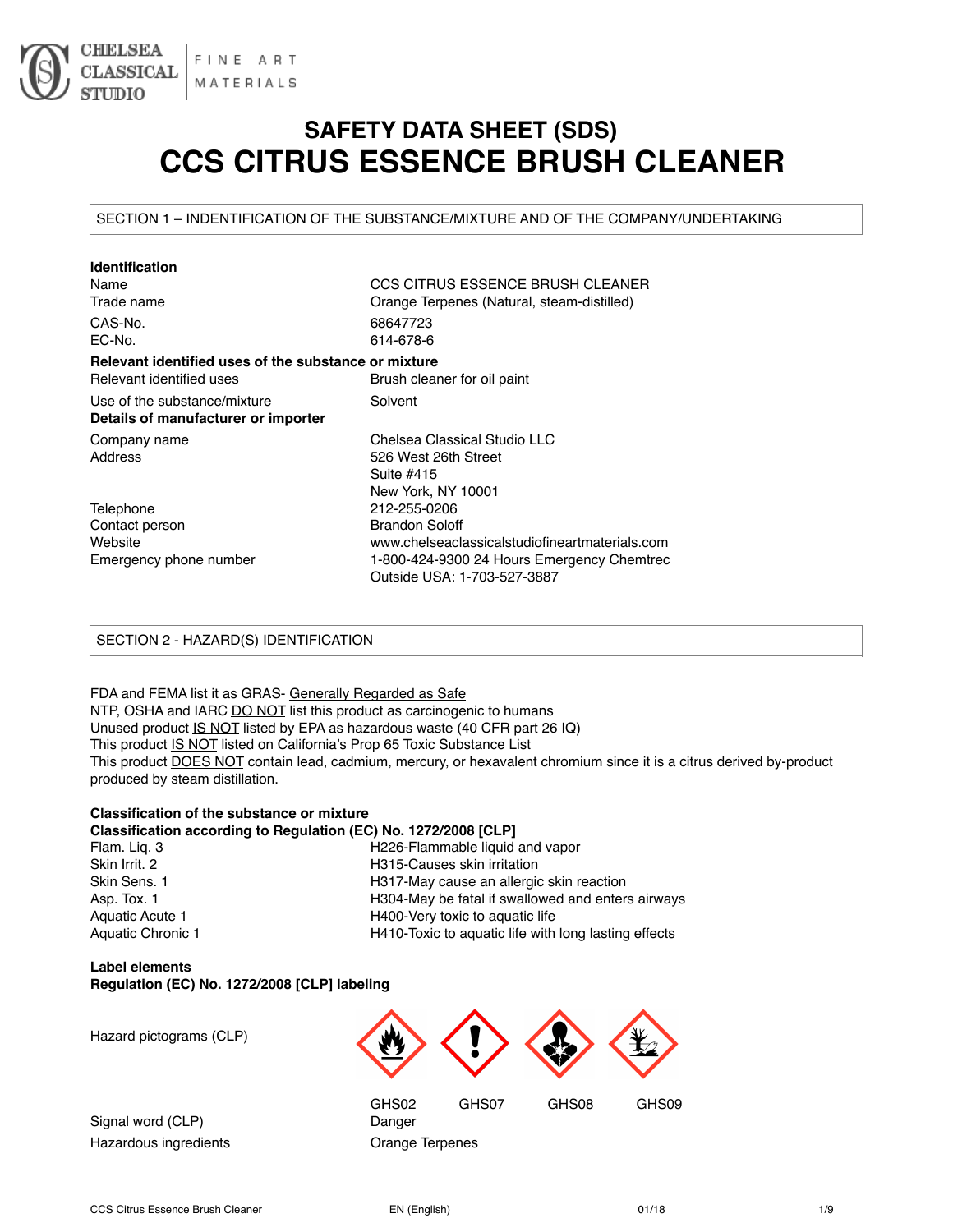| Precautionary statements                                           | P210 Keep away from heat, hot surfaces, sparks, open flames and other<br>janition sources. No smoking.<br>P280 Wear protective gloves/protective clothing/eye protection.<br>P301+P310 - IF SWALLOWED: immediately call a POISON CENTER or<br>doctor/physician. Do NOT induce vomiting. |
|--------------------------------------------------------------------|-----------------------------------------------------------------------------------------------------------------------------------------------------------------------------------------------------------------------------------------------------------------------------------------|
|                                                                    | P321 - Specific treatment (see supplemental first aid instruction on this label)<br>P333+P313 - If skin irritation or rash occurs: Get medical advice/attention.<br>P362+P364 - Take off contaminated clothing and wash it before reuse.                                                |
|                                                                    | P403+P235 - Store in a well ventilated place. Keep cool.<br>P501 - Dispose in a safe manner in accordance with local/national regulations.                                                                                                                                              |
| <b>Other Hazards</b>                                               |                                                                                                                                                                                                                                                                                         |
| Adverse physicochemical, human health<br>and environmental effects | Flammable liquid and vapour. Causes skin irritation. May cause an allergic skin<br>reaction. May be fatal if swallowed and enters airways.                                                                                                                                              |

# SECTION 3 - COMPOSITION/INFORMATION ON INGREDIENTS

# **Mixture**

| Name            | Product identifier | $\%$    | Regulation (EC) No.<br>1272/2008 [CLP]                                                                                                    |
|-----------------|--------------------|---------|-------------------------------------------------------------------------------------------------------------------------------------------|
| Orange Terpenes | (CAS-No.) 68647723 | $>= 80$ | Flam. Lig. 3, H226<br>Skin. Irrit 2, H315<br>Skin Sens. 1B, H317<br>Asp. Tox. 1, H304<br>Aquatic Acute 1, H400<br>Aquatic Chronic 1, H410 |

# Full text of H-statements: see section 16

# No acute health effects expected.

| Description of first aid measures                           |                                                                                                                                                                                                                                                                                                                                                                                                                                                                                                                                                                        |
|-------------------------------------------------------------|------------------------------------------------------------------------------------------------------------------------------------------------------------------------------------------------------------------------------------------------------------------------------------------------------------------------------------------------------------------------------------------------------------------------------------------------------------------------------------------------------------------------------------------------------------------------|
| First-aid measures general                                  | Unconscious: maintain adequate airway and respiration. Check the vital<br>functions. Vomiting: prevent asphyxia/aspiration pneumonia. Respiratory arrest:<br>artificial respiration or oxygen. Prevent cooling by covering the victim (no<br>warming up). Keep the victim calm, avoid physical strain. Keep watching the<br>victim. Give psychological aid. Never give anything by mouth to an unconscious<br>person. If you feel unwell, seek medical advice (show the label where possible).<br>Cardiac arrest: perform resuscitation. Call a physician immediately. |
| First-aid measures after inhalation                         | If breathing is difficult, remove victim to fresh air and keep at rest in a position<br>comfortable for breathing. Assure fresh air breathing. Allow the victim to rest.<br>Remove person to fresh air and keep comfortable for breathing.                                                                                                                                                                                                                                                                                                                             |
| First-aid measures after skin contact                       | If skin irritation occurs: get medical advice/attention. Remove/Take off<br>immediately all contaminated clothing. Wash with plenty of soap and water.<br>Wash contaminated clothing reuse. If skin irritation occurs: get medical advice/<br>attention. If skin irritation or rash occurs: wash skin with plenty of water.                                                                                                                                                                                                                                            |
| First-aid measures after eye contact<br>water.              | Do not apply (chemical) neutralizing agents. Rinse immediately with plenty of<br>Obtain medical attention if pain, blinking or redness persists. Consult an<br>ophthalmologist if irritation persists. Rinse eyes with water as a precaution.                                                                                                                                                                                                                                                                                                                          |
| First-aid measures after ingestion                          | Immediately after ingestion: give lots of water to drink. Do not induce vomiting.<br>Rinse mouth with water, do not induce vomiting, call a doctor. Rinse mouth. Do<br>NOT induce vomiting. Immediately call a POISON CENTER/doctor. Ingestion of<br>large quantities: immediately to hospital. Call a physician immediately.                                                                                                                                                                                                                                          |
| Most important symptoms and effects, both acute and delayed |                                                                                                                                                                                                                                                                                                                                                                                                                                                                                                                                                                        |
| Symptoms/injuries after inhalation                          | Irritation to the respiratory tract. May cause an allergic skin reaction. Irritation of                                                                                                                                                                                                                                                                                                                                                                                                                                                                                |

the nasal mucous membranes.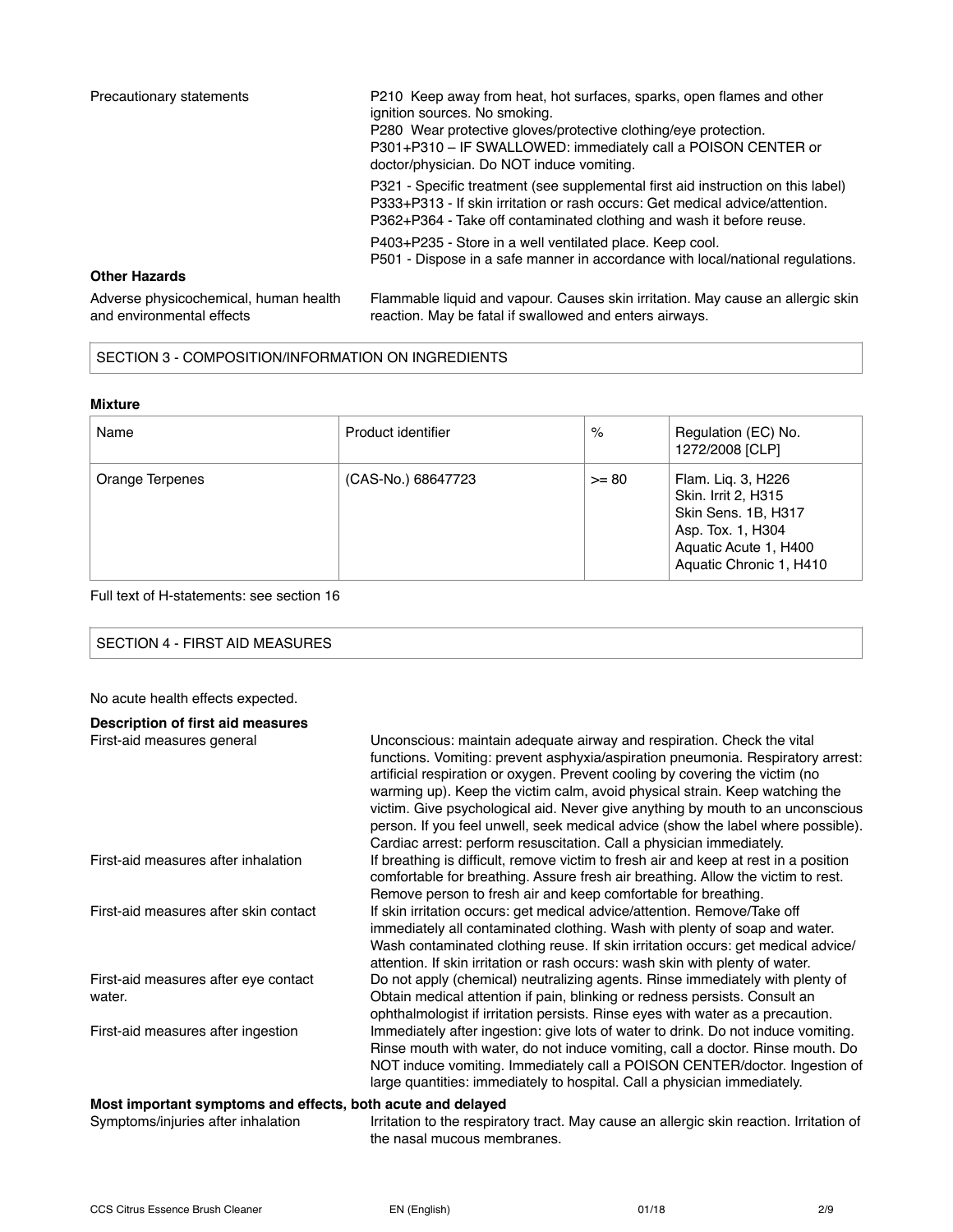| Symptoms/injuries after skin contact.                                      | Causes skin irritation. Tingling/irritation of the skin. Irritation. May cause an<br>allergic skin reaction. |
|----------------------------------------------------------------------------|--------------------------------------------------------------------------------------------------------------|
| Symptoms/injuries after eye contact                                        | Irritation of the eye tissue                                                                                 |
| Symptoms/injuries after ingestion                                          | May be fatal if swallowed and enters airways. Diarrhea. Risk of lung oedema.<br>Nausea.                      |
| Chronic symptoms                                                           | Skin rash/inflammation. Swelling of the skin. Itching.inflammation. Swelling of<br>the skin. Itching.        |
| Indication of any immediate medical attention and special treatment needed |                                                                                                              |
| Treat symptomatically.                                                     |                                                                                                              |

SECTION 5 - FIREFIGHTING MEASURES

| <b>Extinguishing media</b>                            |                                                                                                                                                                                                                                                                                                     |
|-------------------------------------------------------|-----------------------------------------------------------------------------------------------------------------------------------------------------------------------------------------------------------------------------------------------------------------------------------------------------|
| Suitable extinguishing media                          | Polyvalent foam. Foam. Dry powder. Carbon dioxide. Water spray. Sand.<br>Alcohol resistant foam.                                                                                                                                                                                                    |
| Unsuitable extinguishing media                        | Do not use a heavy water stream.                                                                                                                                                                                                                                                                    |
| Special hazards arising from the substance or mixture |                                                                                                                                                                                                                                                                                                     |
| Fire hazard                                           | Gas/vapour flammable with air within explosion limits. Flammable liquid and<br>vapour. Flammable.                                                                                                                                                                                                   |
| Explosion hazard                                      | Gas/vapour explosive with air within explosion limits. Indirect explosion-risk.<br>Could be ignited by heat sparks or flame. May form flammable/explosive<br>vapour-air mixture.                                                                                                                    |
| Hazardous decomposition products in case<br>of fire   | Toxic fumes may be released.                                                                                                                                                                                                                                                                        |
| <b>Advice for firefighters</b>                        |                                                                                                                                                                                                                                                                                                     |
| Firefighting instructions                             | Use water moderately and if possible collect or contain it. Use water spray or<br>fog for cooling exposed containers. Exercise caution when fighting any<br>chemical fire. Prevent fire fighting water from entering the environment. Cool<br>tanks/drums with water spray/remove them into safety. |
| Protection during firefighting                        | Do not enter fire area without proper protective equipment, including respiratory<br>protection. Do not attempt to take action without suitable protective equipment.<br>Self-contained breathing apparatus. Complete protective clothing. Heat/fire<br>exposure: compressed air/oxygen apparatus.  |

# SECTION 6 - ACCIDENTAL RELEASE MEASURES

| Personal precautions, protective equipment and emergency procedures |                                                                                                                                                                                                                                                                                                                                                                                                                                                                                                                                                                                                                      |
|---------------------------------------------------------------------|----------------------------------------------------------------------------------------------------------------------------------------------------------------------------------------------------------------------------------------------------------------------------------------------------------------------------------------------------------------------------------------------------------------------------------------------------------------------------------------------------------------------------------------------------------------------------------------------------------------------|
| General measures                                                    | Remove ignition sources. Use special care to avoid static electric charges. No<br>open flames. No smoking.                                                                                                                                                                                                                                                                                                                                                                                                                                                                                                           |
| <b>Environmental precautions</b>                                    | Prevent entry to sewers and public waters. Notify authorities if liquid enters<br>sewers or public waters. Avoid release to the environment.                                                                                                                                                                                                                                                                                                                                                                                                                                                                         |
| Methods and material for containment and cleaning up                |                                                                                                                                                                                                                                                                                                                                                                                                                                                                                                                                                                                                                      |
| For containment                                                     | Dam up the liquid spill. Do not use compressed air for pumping over spills.<br>Contain leaking substance, pump over in suitable containers. Collect spillage.                                                                                                                                                                                                                                                                                                                                                                                                                                                        |
| Methods for cleaning up                                             | Take up liquid spill into absorbent material. Take up liquid spill into absorbent<br>material, e.g.: sand, earth, vermiculite. This material and its container must be<br>disposed of in a safe way, and as per local legislation. On land, sweep or<br>shovel into suitable containers. Large spills: scoop solid spill into closing<br>containers. Wash clothing and equipment after handling. Soak up spills with<br>inert solids, such as clay or diatomaceous earth as soon as possible. Collect<br>spillage. Store away from other materials. Notify authorities if product enters<br>sewers or public waters. |
| Other information                                                   | Dispose of materials or solid residues at an authorized site.                                                                                                                                                                                                                                                                                                                                                                                                                                                                                                                                                        |
|                                                                     |                                                                                                                                                                                                                                                                                                                                                                                                                                                                                                                                                                                                                      |

SECTION 7 - HANDLING AND STORAGE

# **Precautions for safe handling**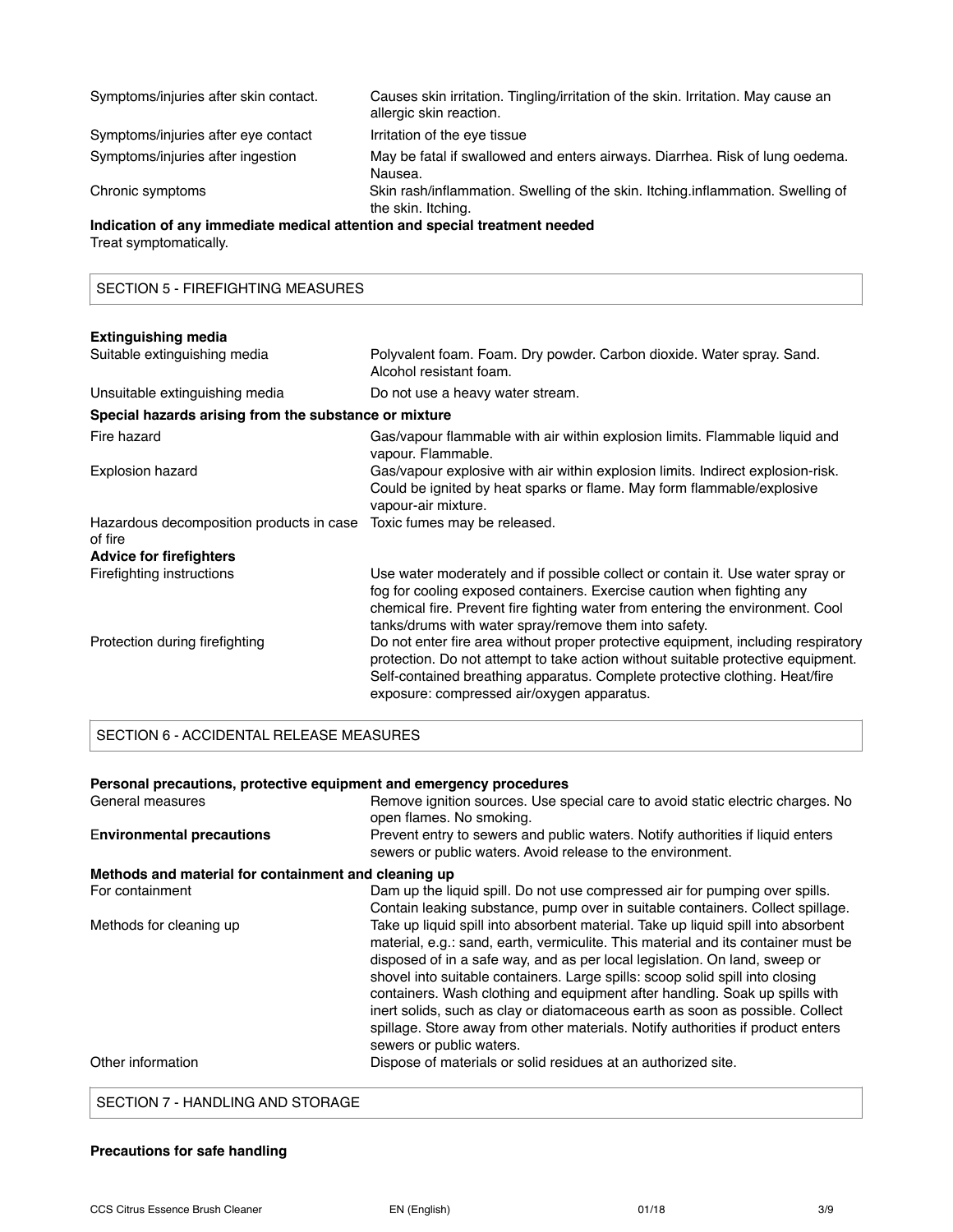| Additional hazards when processed                            | Handle empty containers with care because residual vapours are<br>flammable.                                                                                                                                                                                                                                                                                                                                                                                                                                                                                                                                                                                                                                                                                                                                                                                                                                                                                                                                                                                                                                                                                                                                                    |
|--------------------------------------------------------------|---------------------------------------------------------------------------------------------------------------------------------------------------------------------------------------------------------------------------------------------------------------------------------------------------------------------------------------------------------------------------------------------------------------------------------------------------------------------------------------------------------------------------------------------------------------------------------------------------------------------------------------------------------------------------------------------------------------------------------------------------------------------------------------------------------------------------------------------------------------------------------------------------------------------------------------------------------------------------------------------------------------------------------------------------------------------------------------------------------------------------------------------------------------------------------------------------------------------------------|
| Precautions for safe handling                                | Ensure good ventilation of the work station. Do not discharge the waste into the<br>drain. Do not use compressed air for pumping over spills. Keep away from<br>sources of ignition - No smoking. Keep container tight closed. Measure the<br>concentration in the atmosphere. Remove contaminated clothing. Comply with<br>local regulations for disposal. Wash hands and other exposed areas with mild<br>soap and water before eating, drinking or smoking and when leaving work.<br>Provide good ventilation in process area to prevent formation of vapour. No<br>open flames. No smoking. Take precautionary measures against static<br>discharge. Use only non-sparking tools. Avoid breathing dust/fume/gas/mist/<br>vapours/spray. Carry out operations in the open/under local exhaust/ventilation<br>or with respiratory protection. Keep away from heat, hot surfaces, sparks, open<br>flames and other ignition sources. No smoking. Ground/bond container<br>and receiving equipment. Flammable vapours may accumulate in the container.<br>Use explosion proof equipment. Wear personal protective equipment. Avoid<br>contact with skin and eyes. Use spark-/explosion proof appliances and lighting<br>system. |
| Conditions for safe storage, including any incompatibilities |                                                                                                                                                                                                                                                                                                                                                                                                                                                                                                                                                                                                                                                                                                                                                                                                                                                                                                                                                                                                                                                                                                                                                                                                                                 |
| Storage conditions                                           | Keep only in the original container in a cool, well ventilated place. Keep<br>container tightly closed. Store locked up.                                                                                                                                                                                                                                                                                                                                                                                                                                                                                                                                                                                                                                                                                                                                                                                                                                                                                                                                                                                                                                                                                                        |
| Heat and ignition sources                                    | Keep away from heat, hot surfaces, sparks, open flames and other ignition<br>sources. No smoking.                                                                                                                                                                                                                                                                                                                                                                                                                                                                                                                                                                                                                                                                                                                                                                                                                                                                                                                                                                                                                                                                                                                               |
| Information on mixed storage<br>Storage area                 | Oxidizing agent. Keep away from oxidizing agents.<br>Ventilation along the floor. Provide the tank with earthing. Store away from<br>heat. Keep only in the original container. Meet the legal requirements. Provide<br>for a tub to collect spills.                                                                                                                                                                                                                                                                                                                                                                                                                                                                                                                                                                                                                                                                                                                                                                                                                                                                                                                                                                            |

# SECTION 8 - EXPOSURE CONTROLS/PERSONAL PROTECTION

# **Control parameters**

| No additional information available |                                                                              |
|-------------------------------------|------------------------------------------------------------------------------|
| <b>Exposure controls</b>            |                                                                              |
| Appropriate engineering controls    | Ensure good ventilation of the work station.                                 |
| Personal protective equipment       | Avoid all unnecessary exposure.                                              |
| Materials for protective clothing   | Nitrile rubber                                                               |
| Hand protection                     | Wear protective gloves/protective clothing/eye protection protective gloves. |
| Eye protection                      | Face shield. Chemical goggles or safety glasses. Safety glasses              |
| Skin and body protection            | Wear suitable protective clothing. Protective clothing                       |
| Respiratory protection              | [In case of inadequate ventilation] wear respiratory protection. In case of  |
|                                     | insufficient ventilation, wear suitable respiratory equipment                |
| Environmental exposure controls     | Avoid release to the environment.                                            |
| Other information                   | Do not eat, drink or smoke during use.                                       |

# SECTION 9 - PHYSICAL AND CHEMICAL PROPERTIES

# **Information on basic physical and chemical properties**

| Physical state                             | Liguid                         |
|--------------------------------------------|--------------------------------|
| Appearance                                 | Liguid                         |
| Molecular mass                             | 136.24 g/mol                   |
| Colour                                     | Colorless to light yellow.     |
| Odour                                      | Orange Citrus odor. Mild odor. |
| Odour threshold                            | No data available              |
| рH                                         | 4(5%)                          |
| pH solution                                | 5%                             |
| Relative evaporation rate (butylacetate=1) | No data available              |
| Melting point                              | Not applicable                 |
| Freezing point                             | No data available              |
| Boiling point                              | 176°C                          |
|                                            |                                |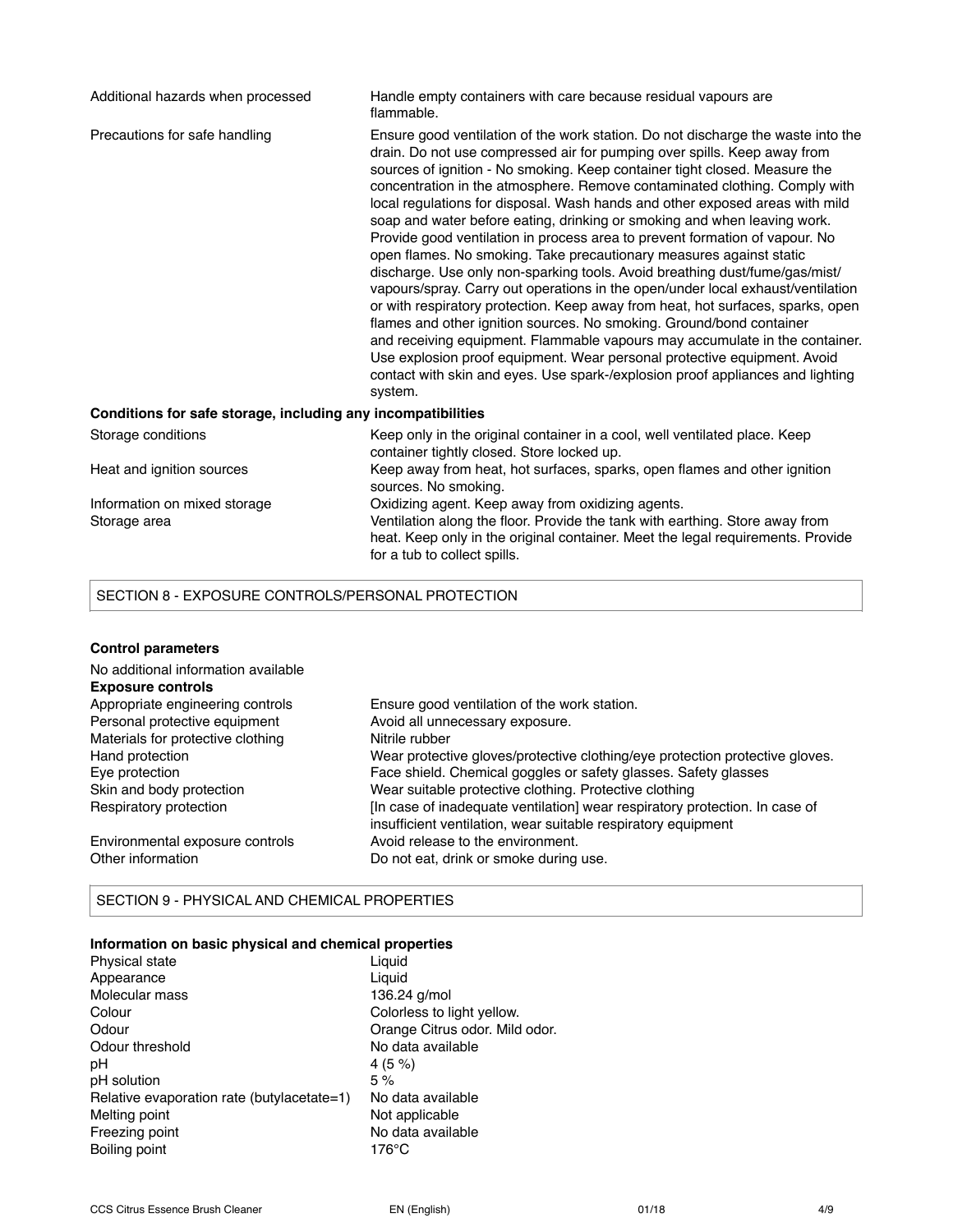| Flash point<br>Auto-ignition temperature<br>Decomposition temperature<br>Flammability (solid, gas)<br>Vapour pressure<br>Relative vapour density at 20 °C<br>Relative density<br>Density<br>Solubility | 129.2°F<br>$237^{\circ}$ C<br>No data available<br>Flammable liquid and vapour.<br>$2.3$ hPa<br>4.7<br>0.839<br>840 kg/mN<br>Soluble in ethanol. Soluble in ether. Soluble in oil. Soluble in<br>tetrachloromethane. Water: insoluble                                                                                                                                                              |
|--------------------------------------------------------------------------------------------------------------------------------------------------------------------------------------------------------|----------------------------------------------------------------------------------------------------------------------------------------------------------------------------------------------------------------------------------------------------------------------------------------------------------------------------------------------------------------------------------------------------|
| Log Pow                                                                                                                                                                                                | 4.38 (Experimental value; OECD 117: Partition Coefficient (n-octanol/water),<br>HPLC method; 37°C)                                                                                                                                                                                                                                                                                                 |
| Viscosity, kinematic                                                                                                                                                                                   | 1 mm $C/s$ (25 $°C$ )                                                                                                                                                                                                                                                                                                                                                                              |
| Viscosity, dynamic                                                                                                                                                                                     | $0.8462$ mPa.s (25 $^{\circ}$ C)                                                                                                                                                                                                                                                                                                                                                                   |
| Explosive properties                                                                                                                                                                                   | No data available                                                                                                                                                                                                                                                                                                                                                                                  |
| Oxidising properties                                                                                                                                                                                   | No data available                                                                                                                                                                                                                                                                                                                                                                                  |
| <b>Explosive limits</b>                                                                                                                                                                                | $0.7 - 6.1$ vol %                                                                                                                                                                                                                                                                                                                                                                                  |
|                                                                                                                                                                                                        | 40 - 345 g/mÑ                                                                                                                                                                                                                                                                                                                                                                                      |
| <b>Other information</b>                                                                                                                                                                               |                                                                                                                                                                                                                                                                                                                                                                                                    |
| VOC content                                                                                                                                                                                            | 100 %                                                                                                                                                                                                                                                                                                                                                                                              |
| Other properties                                                                                                                                                                                       | Slightly volatile. Gas/vapour heavier than air at 20°C. Substance has acid<br>reaction. Electrostatic charges may be generated during handling.                                                                                                                                                                                                                                                    |
| SECTION 10 - STABILITY AND REACTIVITY                                                                                                                                                                  |                                                                                                                                                                                                                                                                                                                                                                                                    |
| Reactivity                                                                                                                                                                                             | The product is stable and non-reactive under normal conditions of use,<br>transport and storage. Upon combustion CO and CO2 are formed. Oxidizes<br>slowly on exposure to air: pre-oxidation resulting in increased fire or explosion<br>risk. Polymerizes slowly on exposure to air. React with (strong) oxidizers:<br>(increased) risk of fire/explosion. Reacts with (some) halogens compounds. |
| <b>Chemical stability</b>                                                                                                                                                                              | Stable under normal conditions. Flammable liquid and vapour. May form<br>flammable/explosive vapour-air mixture.                                                                                                                                                                                                                                                                                   |
| Possibility of hazardous reactions                                                                                                                                                                     | No dangerous reaction known under normal usage.                                                                                                                                                                                                                                                                                                                                                    |
| <b>Conditions to avoid</b>                                                                                                                                                                             | Direct sunlight. Extremely high or low temperatures. Open flame.                                                                                                                                                                                                                                                                                                                                   |
|                                                                                                                                                                                                        | Overheating. Heat. Sparks. Avoid contact with hot surfaces. No flames, no                                                                                                                                                                                                                                                                                                                          |
|                                                                                                                                                                                                        | sparks. Eliminate all sources of ignition.                                                                                                                                                                                                                                                                                                                                                         |
| Incompatible materials                                                                                                                                                                                 | Strong acids. Strong bases.                                                                                                                                                                                                                                                                                                                                                                        |
| <b>Hazardous decomposition products</b>                                                                                                                                                                | Fumes. Carbon monoxide. Carbon dioxide. May release flammable gases.                                                                                                                                                                                                                                                                                                                               |

# SECTION 11 - TOXICOLOGICAL INFORMATION

# **Information on toxicological effects**

| Acute toxicity                                         | Not classified.                                                              |
|--------------------------------------------------------|------------------------------------------------------------------------------|
| Skin corrosion/irritation                              | May cause skin irritation.                                                   |
| Eye contact                                            | Direct contact with eyes may cause temporary irritation.                     |
| Respiratory or skin sensitisation                      | Not a respiratory sensitizer. May cause an allergic skin reaction.           |
| Germ cell mutagenicity                                 | No data available to indicate product or any components present at greater   |
|                                                        | than 0.1% are mutagenic or genotoxic                                         |
| Carcinogenicity                                        | OSHA Specially Regulated Substances (29 CFR 1910.1001-1050)                  |
|                                                        | : Not listed.                                                                |
| Reproductive toxicity                                  | This product is not expected to cause reproductive or developmental effects. |
| STOT-single exposure                                   | Not classified                                                               |
|                                                        | Based on available data, the classification criteria are not met             |
| STOT-repeated exposure                                 | Not classified                                                               |
|                                                        | Based on available data, the classification criteria are not met             |
| Aspiration hazard                                      | May be fatal if swallowed and enters airways.                                |
| Potential adverse human health effects and<br>symptoms | Based on available data, the classification criteria are not met.            |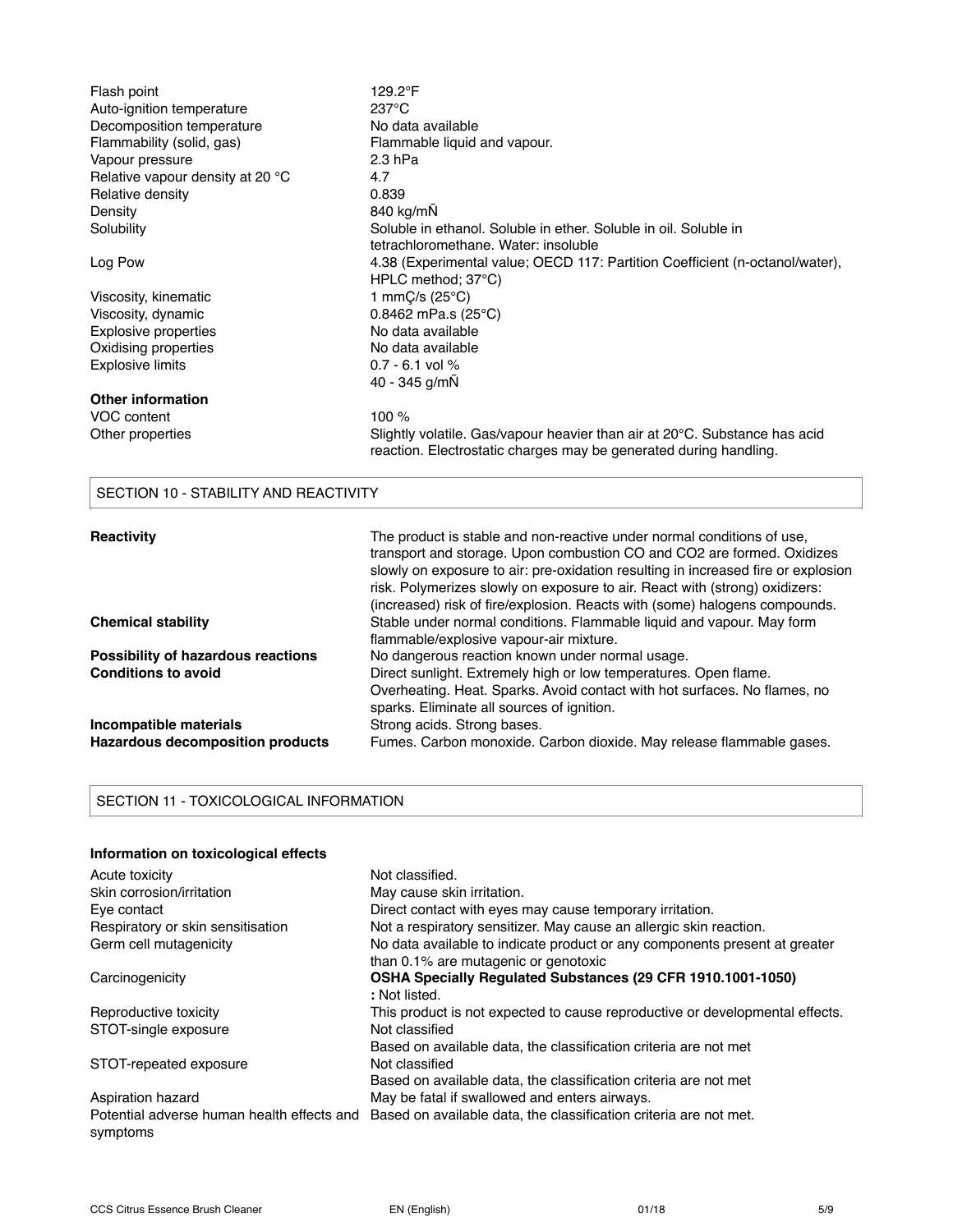| <b>Toxicity</b>                               |                                                                                                                                                                                               |
|-----------------------------------------------|-----------------------------------------------------------------------------------------------------------------------------------------------------------------------------------------------|
| Ecology - general                             | Dangerous for the environment. Very toxic to aquatic life with long lasting<br>effects.                                                                                                       |
| Ecology - air                                 | TA-Luft Klasse 5.2.5/l. Not dangerous for the ozone layer.                                                                                                                                    |
| Ecology - water                               | Highly toxic to fishes. Very toxic to invertebrates (Daphnia). Slightly harmful to a                                                                                                          |
|                                               | to algae (EC50 (72h): 100-1000 mg/l). pH shift. Very toxic aquatic life with long<br>lasting effects.                                                                                         |
| Persistence and degradability                 | No additional information available                                                                                                                                                           |
| Bioaccumulative potential<br>Mobility in soil | No additional information available                                                                                                                                                           |
| Results of PBT and vPvB assessment            | No additional information available                                                                                                                                                           |
| Other adverse effects                         | No other adverse environmental effects (e.g. ozone depletion, photochemical<br>ozone creation potential, endocrine disruption, global warming potential) are<br>expected from this component. |

# SECTION 13 - DISPOSAL CONSIDERATIONS

| Waste treatment methods           |                                                                                                |
|-----------------------------------|------------------------------------------------------------------------------------------------|
| Waste treatment methods           | Dispose of contents/container in accordance with licensed collector's sorting<br>instructions. |
| Product/Packaging disposal        | Remove to an authorized waste treatment plant. Dispose in a safe manner in                     |
| recommendations                   | accordance with local/national regulations. Do not discharge into surface water.               |
|                                   | Recycle by distillation.                                                                       |
| Additional information            | Hazardous waste. Handle empty containers with care because residual                            |
|                                   | vapours are flammable. Flammable vapours may accumulate in the container.                      |
| Ecology - waste materials         | Avoid release to the environment. Hazardous waste due to toxicity.                             |
| European List of Waste (LoW) code | 07 01 04* - other organic solvents, washing liquids and mother liquors                         |

#### SECTION 14 - TRANSPORT INFORMATION

| In accordance with ADR / RID / IMDG / IATA / ADN |      |
|--------------------------------------------------|------|
| UN number                                        |      |
| UN-No. (ADR)                                     | 2319 |
| UN-No. (IMDG)                                    | 2319 |
| UN-No. (IATA)                                    | 2319 |

# **UN proper shipping name**

# **Transport hazard class(es):**

**ADR** Transport hazard class(es) (ADR) 3 Danger labels (ADR) 3

Proper Shipping Name (ADR) TERPENE HYDROCARBONS, N.O.S (ORANGE TERPENES)<br>Proper Shipping Name (IMDG) TERPENE HYDROCARBONS, N.O.S (ORANGE TERPENES) TERPENE HYDROCARBONS, N.O.S (ORANGE TERPENES) Proper Shipping Name (IATA) TERPENE HYDROCARBONS, N.O.S (ORANGE TERPENES) Transport document description (ADR) UN 2319 TERPENE HYDROCARBONS, N.O.S (ORANGE TERPENS) , 3, III, (D/E), ENVIRONMENTALLY HAZARDOUS Transport document description (IMDG) UN 2319 TERPENE HYDROCARBONS, N.O.S (ORANGE TERPENS), 3, III, MARINE POLLUTANT/ENVIRONMENTALLY HAZARDOUS (43°C c.c.)



**IMDG**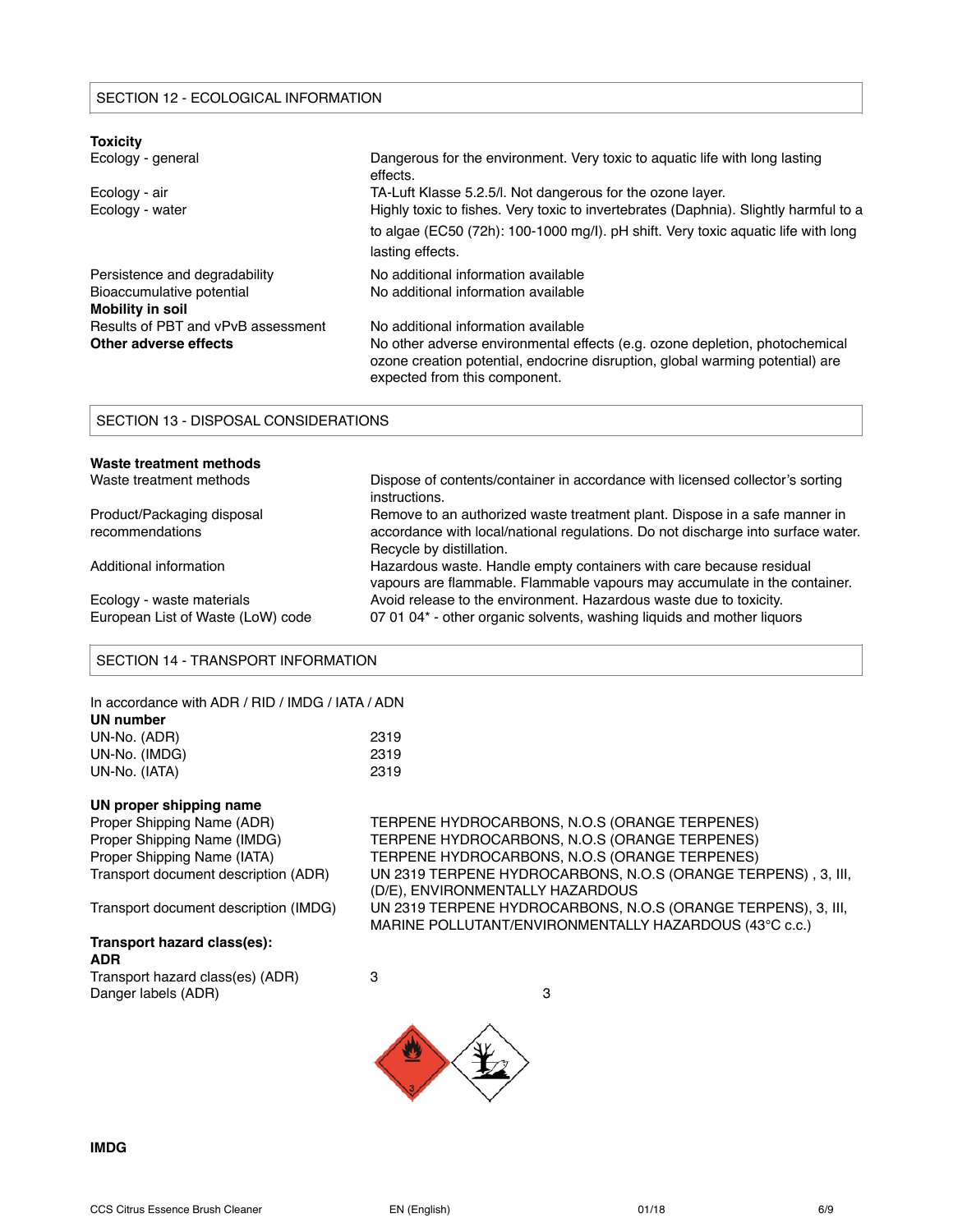Transport hazard class(es) (IMDG) 3 Danger labels (IMDG) 3



U

# **IATA**

Transport hazard class(es) (IATA) 3 Hazard labels (IATA) 3

| <b>Packing group</b>                             |                                        |
|--------------------------------------------------|----------------------------------------|
| Packing group (ADR)                              | Ш                                      |
| Packing group (IMDG)                             | Ш                                      |
| Packing group (IATA)                             | Ш                                      |
| <b>Environmental hazards</b>                     |                                        |
| Dangerous for the environment                    | Yes                                    |
| Marine pollutant                                 | Yes                                    |
| Other information                                | No supplementary information available |
| Special precautions for user:                    |                                        |
| - Overland transport                             |                                        |
| Classification code (ADR)                        | F <sub>1</sub>                         |
| Limited quantities (ADR)                         | 5 <sub>l</sub>                         |
| Excepted quantities (ADR)                        | E <sub>1</sub>                         |
| Packing instructions (ADR)                       | P001, IBC03, LP01, R001                |
| Mixed packing provisions (ADR)                   | <b>MP19</b>                            |
| Portable tank and bulk container instructions T2 |                                        |
| (ADR)                                            |                                        |
| Portable tank and bulk container special         | TP1                                    |
| provisions (ADR)                                 |                                        |
| Tank code (ADR)                                  | LGBF                                   |
| Vehicle for tank carriage                        | FL.                                    |
| Transport category (ADR)                         | 3                                      |
| Special provisions for carriage - Packages       | V <sub>12</sub>                        |
| (ADR)                                            |                                        |
| Special provisions for carriage - Operation      | S2                                     |
| (ADR)                                            |                                        |
| Tunnel restriction code (ADR)                    | D/E                                    |
| - Transport by sea                               |                                        |
| Transport regulations (IMDG)                     | Subject                                |
| Limited quantities (IMDG)                        | 5 L                                    |
| Excepted quantities (IMDG)                       | F <sub>1</sub>                         |
| Packing instructions (IMDG)                      | P001, LP01                             |
| IBC packing instructions (IMDG)                  | IBC03                                  |
| Tank instructions (IMDG)                         | T2                                     |
| Tank special provisions (IMDG)                   | TP <sub>1</sub>                        |
| EmS-No. (Fire)                                   | F-E                                    |
| EmS-No. (Spillage)                               | $S-E$                                  |
| Stowage category (IMDG)                          | A                                      |
| Flash point (IMDG)                               | $43^{\circ}$ C c.c.                    |
|                                                  |                                        |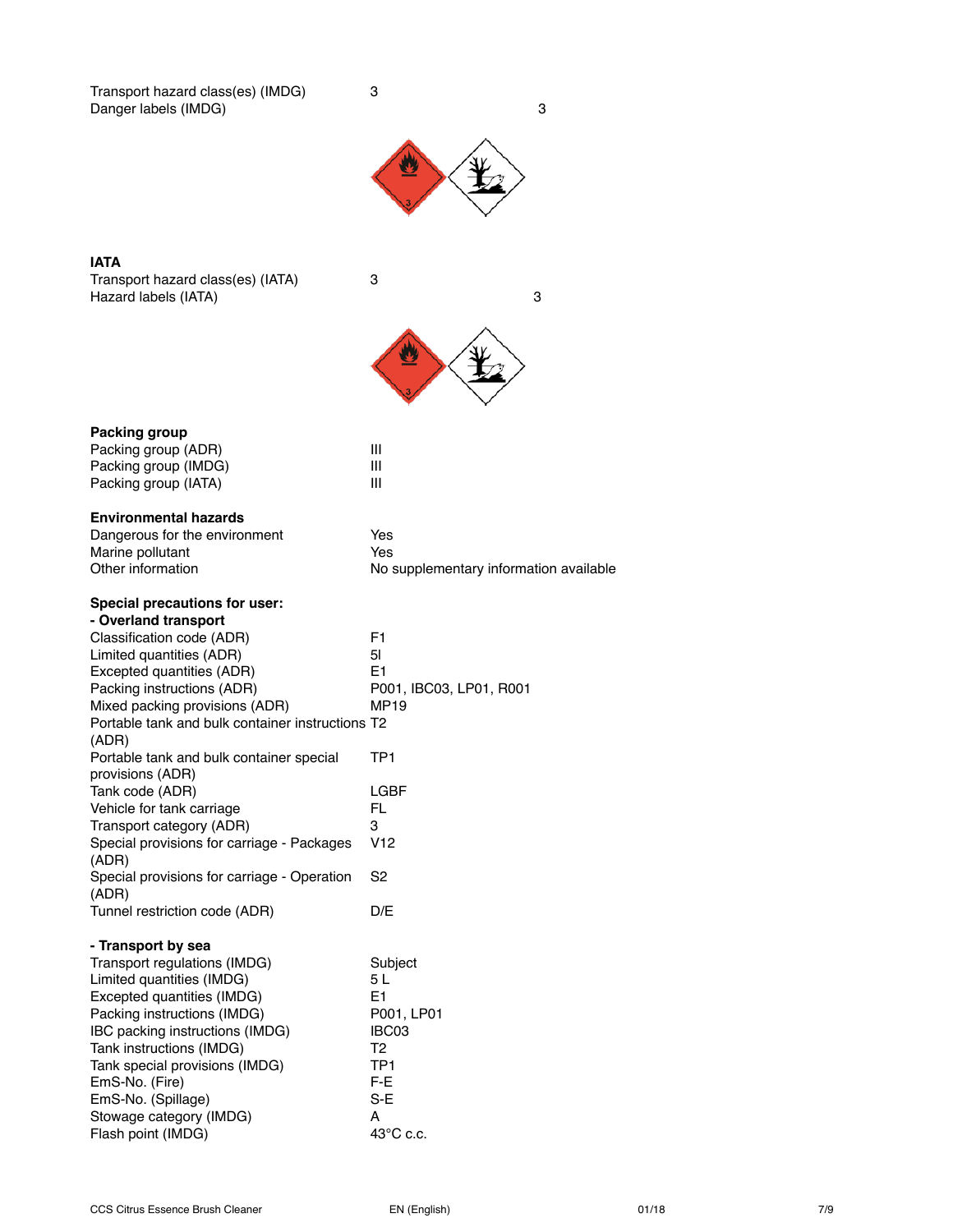| - Air transport                                                        |                           |
|------------------------------------------------------------------------|---------------------------|
| Transport regulations (IATA)                                           | Subject to the provisions |
| PCA Excepted quantities (IATA)                                         | E1                        |
| PCA Limited quantities (IATA)                                          | Y344                      |
| PCA limited quantity max net quantity (IATA) 10L                       |                           |
| PCA packing instructions (IATA)                                        | 355                       |
| PCA max net quantity (IATA)                                            | 60L                       |
| CAO packing instructions (IATA)                                        | 366                       |
| CAO max net quantity (IATA)                                            | 220L                      |
| ERG code (IATA)                                                        | ЗL                        |
| Transport in bulk according to Annex II of MARPOL 73/78 and the IBC Co |                           |

# **Ik according to Annex II of MARPOL 73/78 and the IBC Code** Not applicable

SECTION 15 - REGULATORY INFORMATION

### **Safety, health and environmental regulations/legislation specific for the substance or mixture: EU-Regulations**

Contains no REACH substances with Annex XVII restrictions Contains no substance on the REACH candidate list Contains no REACH Annex XIV substances VOC content 100 %

#### **National regulations**

Listed on the United States TSCA (Toxic Substances Control Act) inventory

#### **Germany**

| VwVwS Annex reference                                                          | Water hazard class (WGK) 3, severe hazard to waters (Classification according         |
|--------------------------------------------------------------------------------|---------------------------------------------------------------------------------------|
|                                                                                | to VwVwS, Annex 4)                                                                    |
| WGK remark                                                                     | Classification water polluting based on the R-phrases in compliance with              |
|                                                                                | Verwaltungsvorschrift wassergefährdender Stoffe (VwVwS) of 27 July 2005<br>(Anhang 3) |
| 12th Ordinance Implementing the Federal<br>Immission Control Act - 12. BlmSchV | Is not subject of the 12. BlmSchV (Hazardous Incident Ordinance)                      |

#### **Netherlands**

| SZW-lijst van kankerverwekkende stoffen        | None of the components are listed |
|------------------------------------------------|-----------------------------------|
| SZW-lijst van mutagene stoffen                 | None of the components are listed |
| NIET-limitatieve lijst van voor de             | None of the components are listed |
| voortplanting giftige stoffen - Borstvoeding   |                                   |
| NIET-limitatieve lijst van voor de             | None of the components are listed |
| voortplanting giftige stoffen - Vruchtbaarheid |                                   |
| NIET-limitatieve lijst van voor de             | None of the components are listed |
| voortplanting giftige stoffen - Ontwikkeling   |                                   |

#### **Denmark**

Recommendations Danish Regulation Young people below the age of 18 years are not allowed to use the product

#### **Chemical safety assessment**

No chemical safety assessment has been carried out

# SECTION 16 - OTHER INFORMATION

# Full text of H-statements:

| Aquatic Acute 1   | Hazardous to the aquatic environment - Acute Hazard, Category 1   |
|-------------------|-------------------------------------------------------------------|
| Aquatic Chronic 1 | Hazardous to the aquatic environment - Chronic Hazard, Category 1 |
| Asp. Tox. 1       | Aspiration hazard, Category 1                                     |